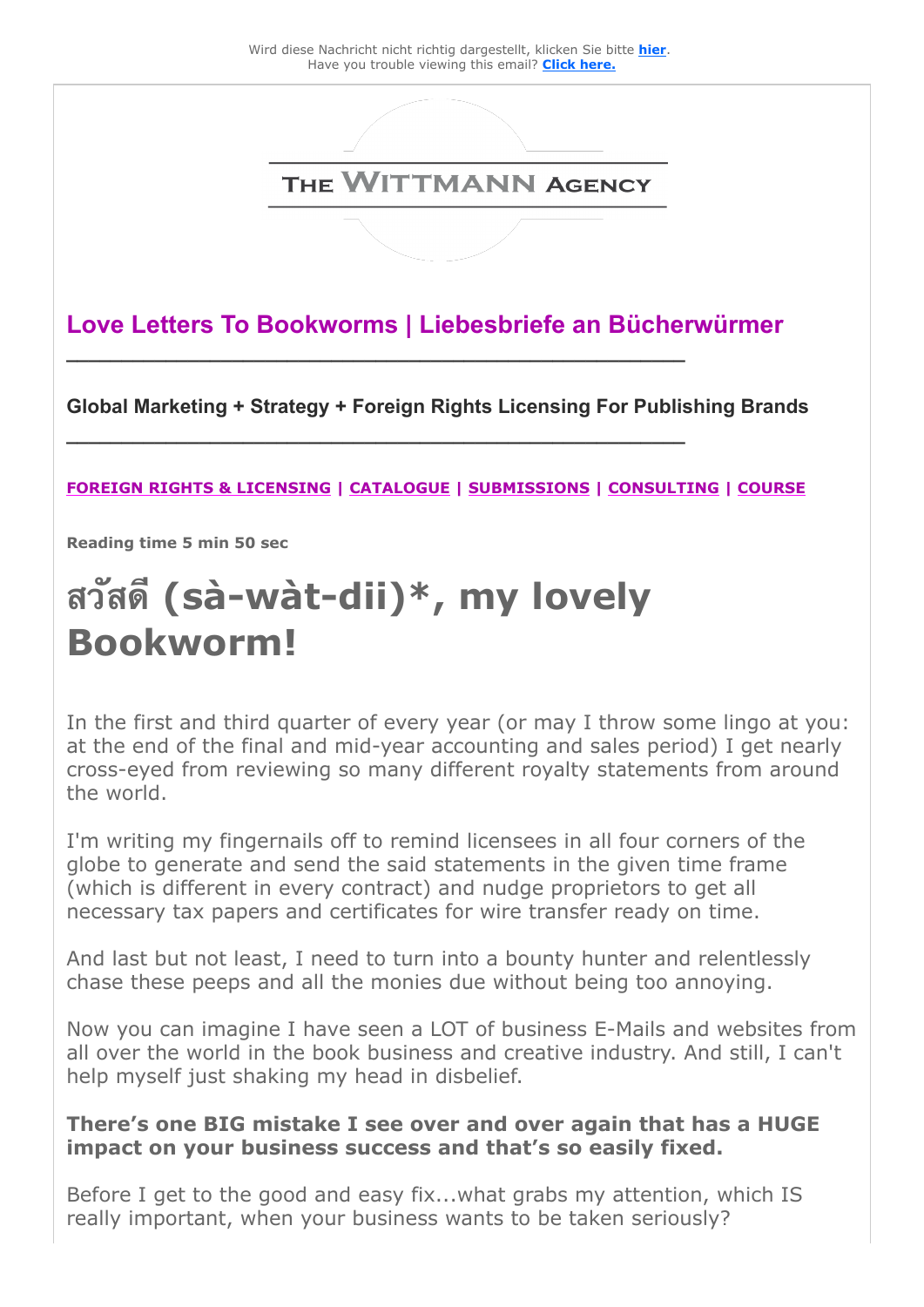# **Issue #1 – WTF, search engines can't find you and your business**

Sometimes I need additional information – fast. To avoid the time-consuming, endless back-and-forth E-Mails or getting stuck in a 'waiting game', I turn to Google or my fav search\*\* engine to get instant and fast results.

And nothing makes me more frustrated than having to try to find out WHERE the website/online presence and physical business location are.

If Google or any other search engine says "no results" and I know your name and/or company, I root around on Facebook and other social media platforms to get an answer.

In 99% of cases, I'm able to find your website or at least your social media profile.

Yep, many (or shall I say, too many) creatives still use only social media platforms to build and run their businesses, which may have the potential to destroy your entire business in the long run when platforms or service providers disappear overnight or change their algorithms.

Want to avoid these most common online pitfalls, get my FREE workbook

#### **5** *online* **[Mistakes Almost Everyone In Book Publishing Makes – & How](https://25446.seu.cleverreach.com/c/46973046/9d7d5dee238-raw0b0) To Fix Them**

# **Issue #2 – Are you afraid of putting your contact info online/offline?**

Worst case scenario: I can NOT find your full company address anywhere. (not in your Facebook imprint — not on your website header, front page or footer.)

If your online presence or website uses a "unique" or an outdated mega-menu navigation, it's hard to find a contact page, link or address at all.

If I'm lucky enough to have found your contact page, I need to scroll, scroll, scroll and there it is…hidden below some "decorative" elements or overboarding social media pics that just distracte me — from your wonderfully (often incomplete) business address or PO Box.

Then I have to fire up google maps to even see what country, county, town and street you are located in – only to discover you have been sold to a newly founded imprint of a company I already work with!

**If you're making me work that hard to find you, your business, your online presence and your relevant contact details, why should I think that you're going to care about me, my publishing partners or your clients and readers?**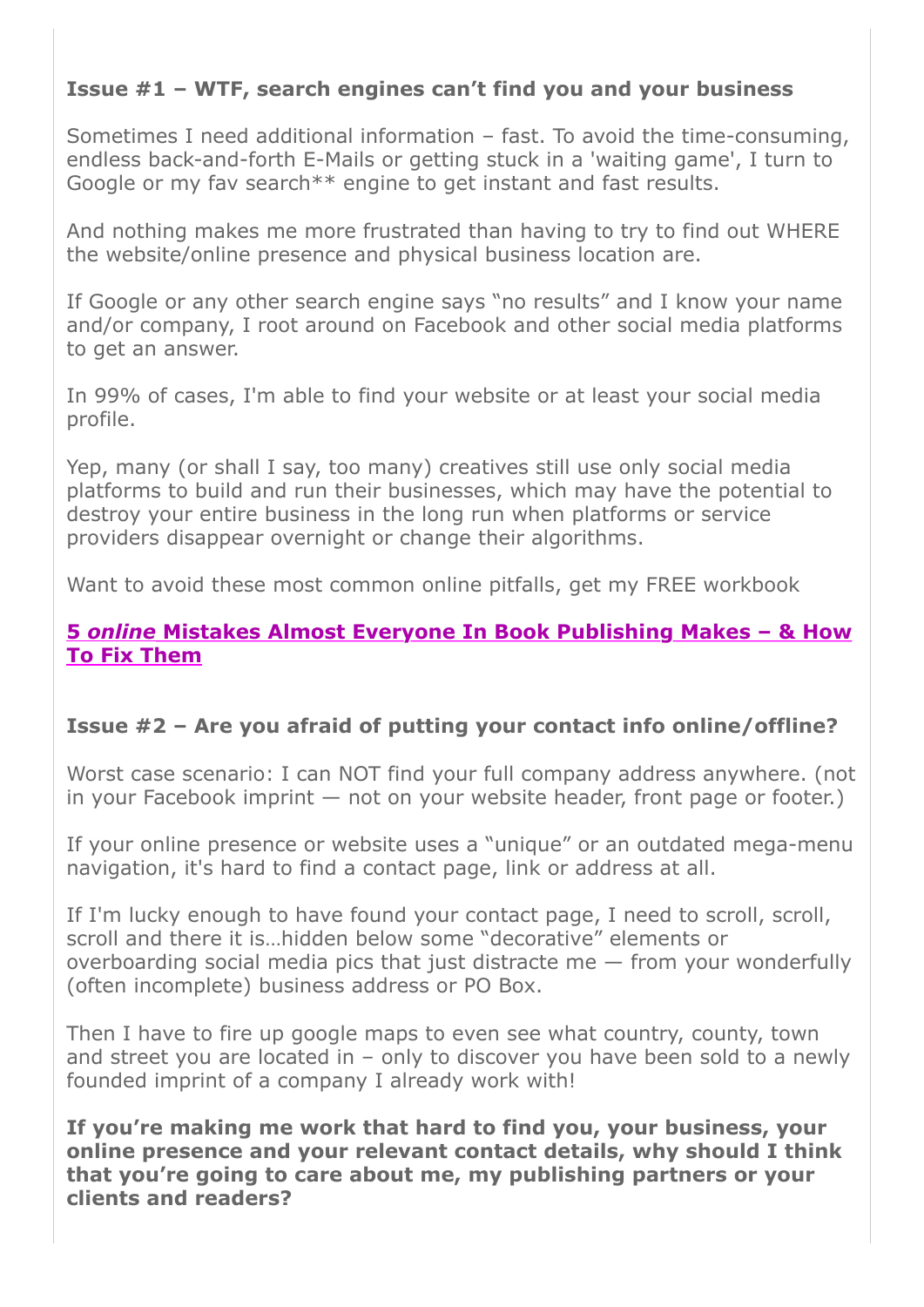YOU may know where you are located, that your business has moved and that you are an imprint of XYZ or a digital nomad business but what about someone new, an editor on a book hunt or someone who is coming for paid training?

Has your company or any internal departments undergone a change of name or moved to a new location or changed phone numbers? It's a fairly simple step to update your business address and contact details – AND inform your existing partners, and yet it is so often overlooked.

Even if you don't work out of a physical location with your book business, you may decide to write letters and invoices, send out promo material, receive products from a worldwide operating delivery service, or hold workshops, events or retreats that pull from the local or global population. And don't forget, the odd and nerve-wracking income tax.

### **Do yourself and your clients a favour by boldly proclaiming:**

#1 Where you and your business are located.

#2 How to reach you.

#3 Who to contact (name a person + E-Mail address + photo is a bonus) #4 Don't forget your full company name, physical/postal address, E-Mail, tax number, telephone number, and website.

And ALL that needs to be up to date.

**Ninja Tip:** If your copyright year notice on your website, looks like this: © 1992 – 2015 ABC LLC. People might think: "Look at this sucker who forgot to update his copyright year!" Because the copyright of a webpage (when VERY outdated) also gives me and others a pretty good idea of how long it's been since the page has been updated. In a digital and data-driven business world, I tend to stay away from businesses that haven't updated their websites in the past 3-5 years.

# **Gimme the big WHY (is it vital to get found online + offline)**

- Trust and credibility.
- Professional image.
- Meeting place for clients.
- The billing address on your invoices.
- Many globally operating delivery service companies & couriers only deliver mail & parcels to a trusted physical address instead of a PO Box.

If you don't want to use your home address as a small business owner or solopreneur, you have other options to explore like co-working spaces or a rented physical company address.

**Here are a few simple tips to make this minor issue with a HUGE impact fix and get found:**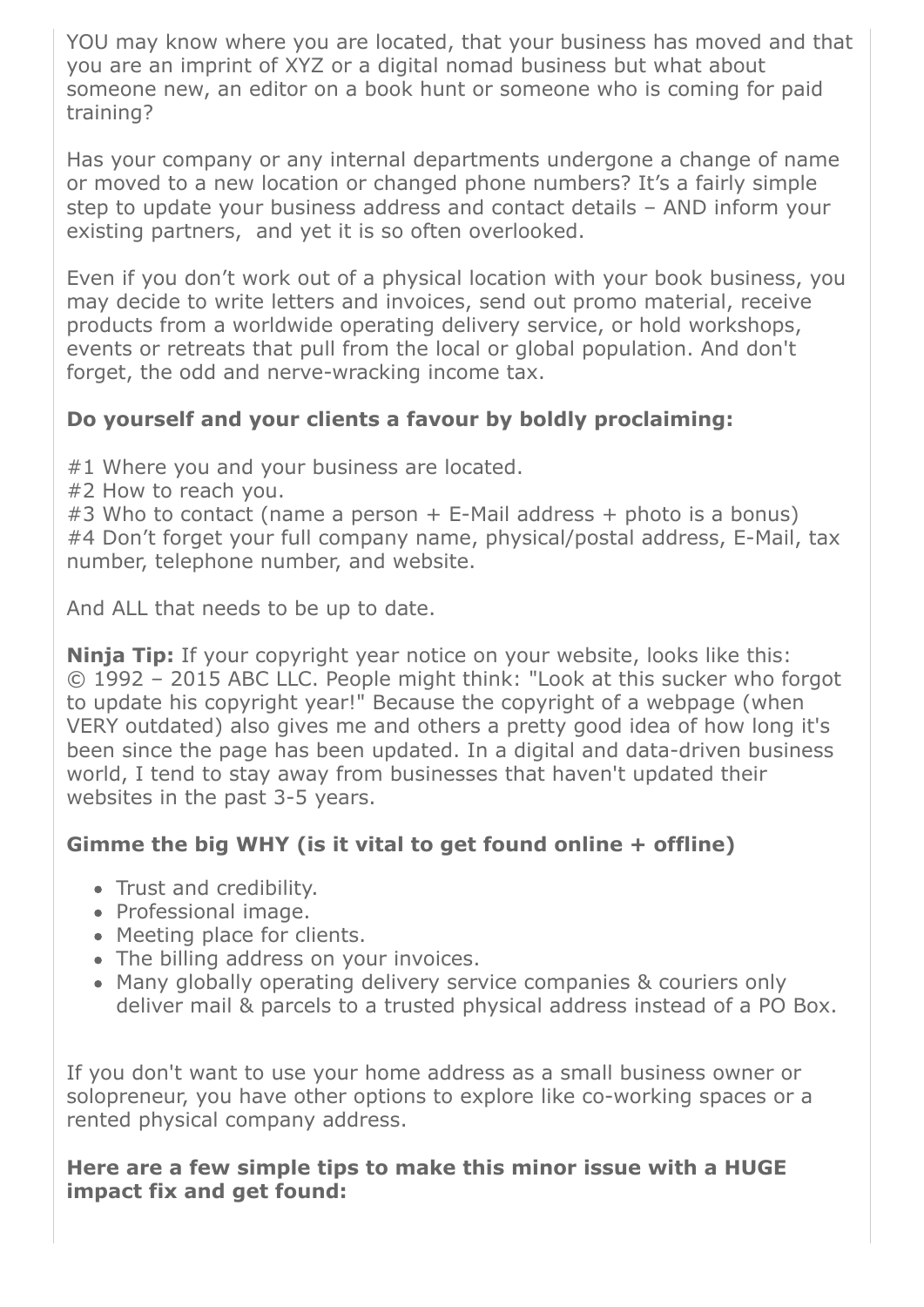### **#1 On your homepage, in your E-Mail signature, sales material and business papers**

Clearly state in what country, city, street and building you are located in and give customers, prospects and readers limited but cristal clear choices on how to contact you or at least link to this info online.

### **#2 Put your address in several locations**

I like to put the contact details at the top of my website (and social channels), on my letterheads and in the footer area in my sales material (and insert links to my online presence in my PDFs.) and E-Mail signature.

#### **#3 If you don't add a contact link to your top navigation on your website, make sure to add one in your footer**

That way, no matter what page people click on, your address and your contact details are easily found.

Plus, if they're looking you up on their phone (which could be up to 50% of your visitors) what's the first thing they see? Yup, your contact address and/or phone number or a link to your local address.

**#4 Add clear directions on your contact page/business material** Be specific – are you located behind the local mega bookstore store? On the third floor next to the print and copy service? HELP your clients (and the international courier service) find you!

Located in a major city? Bonus points if you add metro stops, bus stops and parking information on your website and in your business addresses.

#### **Have questions or need recommendations?**

Remember: If people can't find how to contact you, they can't hire you or buy from you and it can hurt your business or you're going to lose an existing customer forever.

#### **All these (and loads more) are the kind of changes I strategize for [book businesses and brands like yours in my Going Global From Day](https://25446.seu.cleverreach.com/c/46973044/9d7d5dee238-raw0b0) One Partnership.**

**Will** *Going Global From Day One Partnership* **work for you?** 

It will work for you...even if

- you're busy
- you're in business for a while
- you and your business are not in Germany and English is also your second language

Interested in *Going Global From Day One Partnership*? Get all the details [here. And do it fast, 'cause I'm only offering a few limited seats this year.](https://25446.seu.cleverreach.com/c/46973044/9d7d5dee238-raw0b0)

Now my lovely Bookworm I'm excited to hear from you.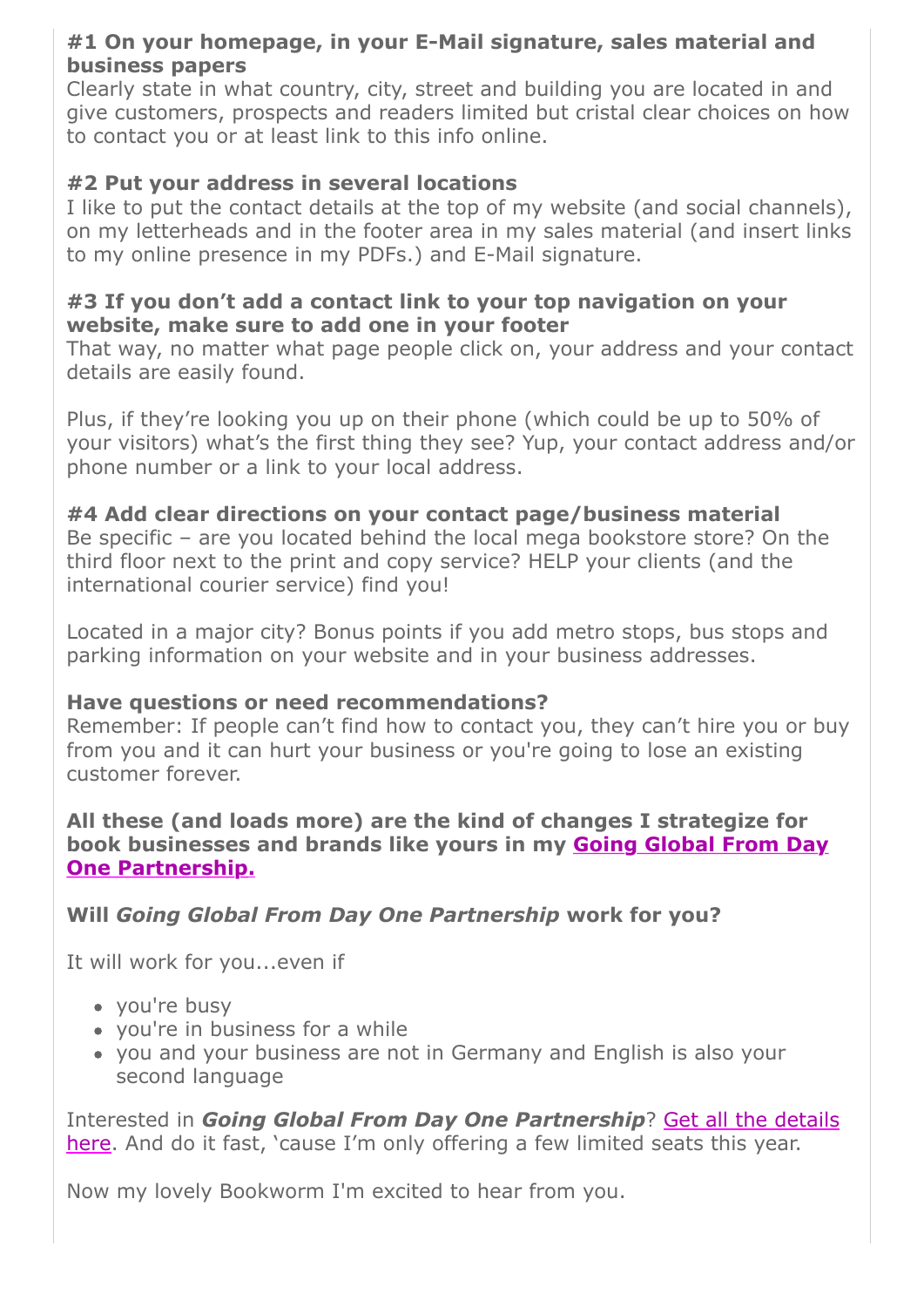And don't forget to **download my brand-new MAGAZINE FOR BOOK LOVERS** Spring & Summer 2022.



Sending you all my love

Claudia — your global book publishing co-pilot

\***สวสด (sà-wàt-dii)** = is "Hello" in the Thai language

\*\*My favourite search engine is 'the world's most private search engine' [Startpage \(dot\) com](https://25446.seu.cleverreach.com/c/46973047/9d7d5dee238-raw0b0) (no affiliate link). You get similar results to those you'd see from Google but it doesn't track or store any of your data and doesn't target ads based on your browsing behaviours.

**\_\_\_\_\_\_\_\_\_\_\_\_\_\_\_\_\_\_\_\_\_\_\_\_\_\_\_\_\_\_\_\_\_\_\_\_\_\_\_\_\_\_\_\_\_\_\_\_\_\_\_\_\_\_\_\_**

# **Want even MORE?**

- Weekly motivation
- Curated tips & tools & deals
- Exclusive giveaways

Well, today's the day. This year's your year.

# [LOVE LETTERS TO BOOKWORMS](https://25446.seu.cleverreach.com/c/46973048/9d7d5dee238-raw0b0) | [MAGAZINES FOR BOOK LOVERS](https://25446.seu.cleverreach.com/c/46973049/9d7d5dee238-raw0b0)

**Pssst!** If you forget why you're hearing from me, Claudia Wittmann, it's probably because you signed up for a superb freebie on my site, ordered a catalogue or submitted your book. If you don't want these E-Mails, you can say "Goodbye" at any time. Also, note that links may be affiliate links. I occasionally promote things for a commission, but only things I like and believe in that I think you'd like, too.

For occasional (and awesome) social updates, here is where to find us. [YouTube](https://25446.seu.cleverreach.com/c/46973050/9d7d5dee238-raw0b0) - [Twitter](https://25446.seu.cleverreach.com/c/46973051/9d7d5dee238-raw0b0) - [Pinterest](https://25446.seu.cleverreach.com/c/46973052/9d7d5dee238-raw0b0) - [Xing](https://25446.seu.cleverreach.com/c/46973053/9d7d5dee238-raw0b0) - [Kress](https://25446.seu.cleverreach.com/c/46973054/9d7d5dee238-raw0b0)

**\_\_\_\_\_\_\_\_\_\_\_\_\_\_\_\_\_\_\_\_\_\_\_\_\_\_\_\_\_\_\_\_\_\_\_\_\_\_\_\_\_\_\_\_\_\_\_\_\_\_\_\_\_\_\_\_**